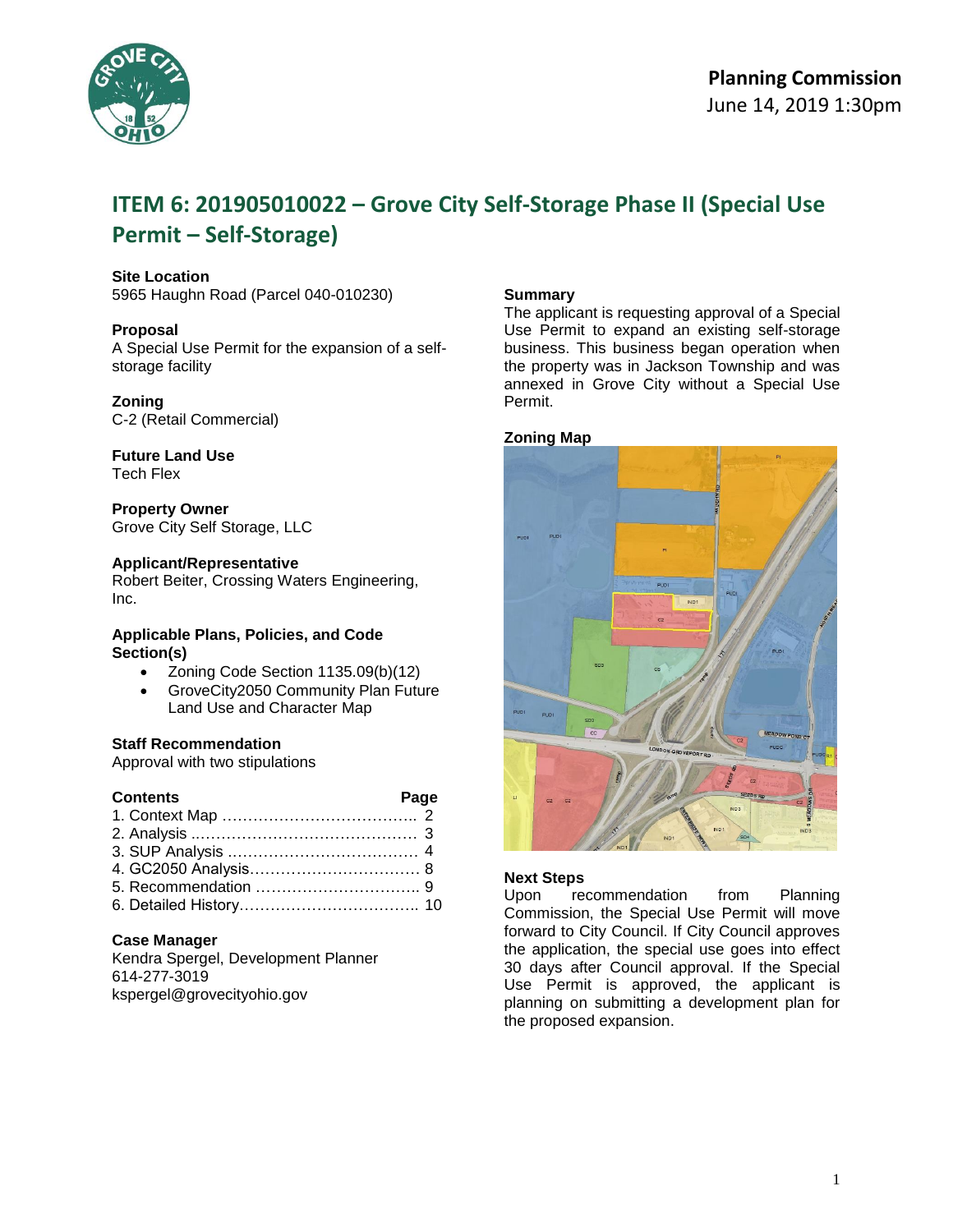# **1. Context Map**

This property is located at 5965 Haughn Road, approximately 1,300 feet north of London-Groveport Road (040-010230).

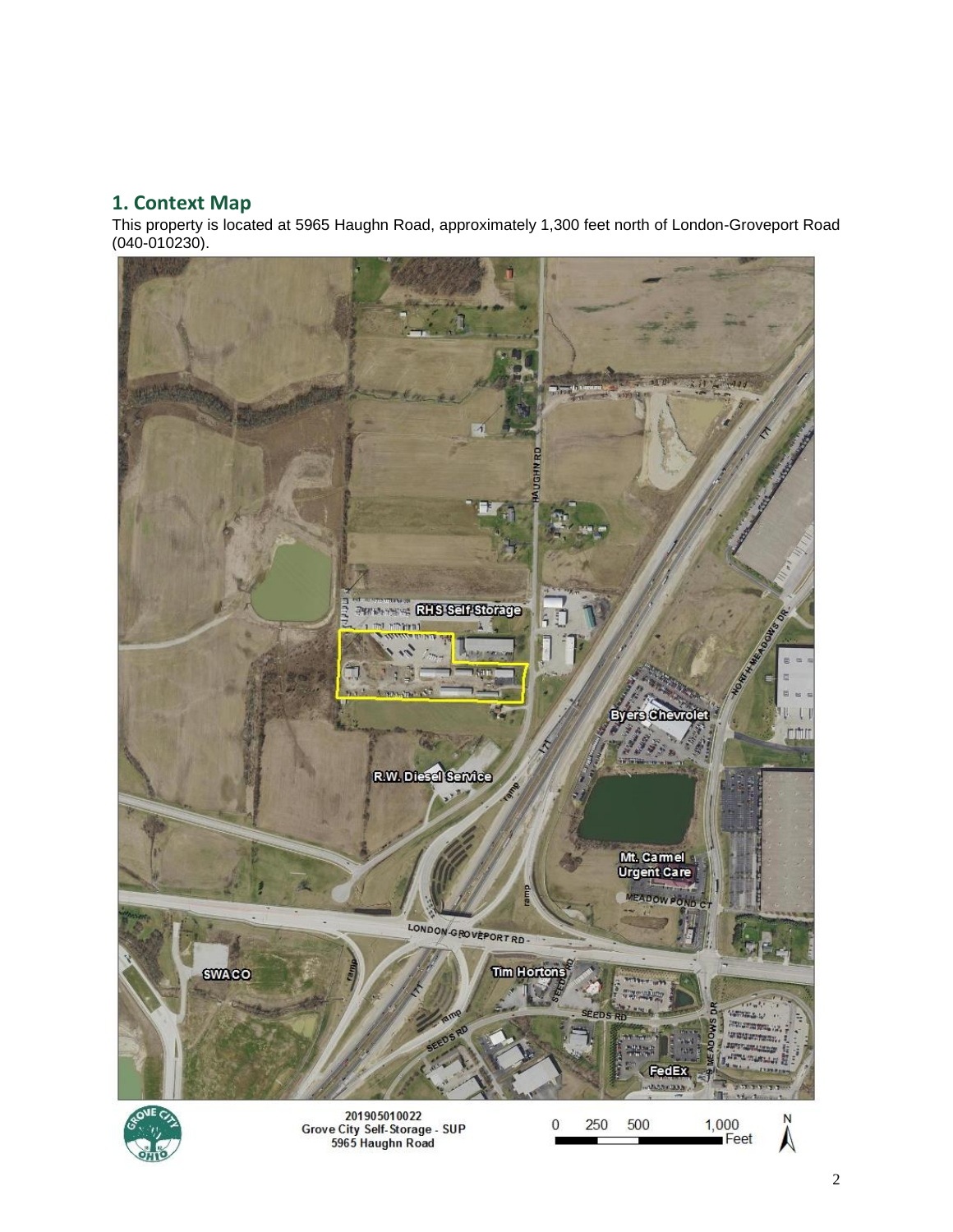# **2. Analysis**

The applicant is requesting approval of a special use permit to expand the existing self-storage facility at 5965 Haughn Road. This site previously operated as Evergreen Self-Storage and is currently under new ownership. The first storage building on the site was developed in 1982 and the remaining buildings were constructed between 1985 and 1997 while the property was located in Jackson Township. When the property was annexed in 1999, it was brought into the city with C-2 zoning (Retail Commercial), the most compatible district to the site's Jackson Township zoning. Self-storage uses can be conditionally permitted in the C-2 district with the approval of a special use permit, but a special use permit was never obtained after the site was annexed. The current self-storage use is non-conforming and is permitted to continue as is; however, an expansion of this area requires the approval of a special use permit.

The expansion of the site will primarily be used to provide additional indoor and outdoor storage options. A preliminary plan was provided to show the potential expansions for the site. This plan includes three new buildings and a new office, as well as an expansion of the parking area for vehicles, most of which is proposed to be paved. It should be noted that this plan is not approved as part of the special use permit and any new buildings and/or parking and storage areas on the site will require the approval of a development plan.



In addition to constructing new buildings, the applicant is planning on improving the overall site. The site currently has four storage buildings and an office in the front, with a fifth building located to the rear. This building currently houses a used appliance business with appliances stored outside. The applicant is planning on removing this business on the site and ensuring that all outdoor items be stored in the units. No customer is permitted to operate a business out of a selfstorage unit, however, the applicant has indicated that some commercial tenants may be permitted to remain on the site at the front. These businesses will need to be permitted as per the C-2 district requirements or receive approval of a special use permit, if applicable, to operate on the site. The outdoor storage of vehicles on the site is currently located to the rear of the buildings, and the applicant is proposing to continue doing so to minimize the visibility of these vehicles from the street, as well as utilizing landscaping. Furthermore, the electric fencing which is located at the site's front will be removed and replaced with black wrought iron fencing.

Staff is supportive of the proposed expansion as it is in character with existing developments in the surrounding area including another self-storage facility, Capital City Mechanical and the ODOT storage facility to the east, as well as a C-2 zoned site to the south (currently used as residential but could be redeveloped as a commercial use). The new property owner will be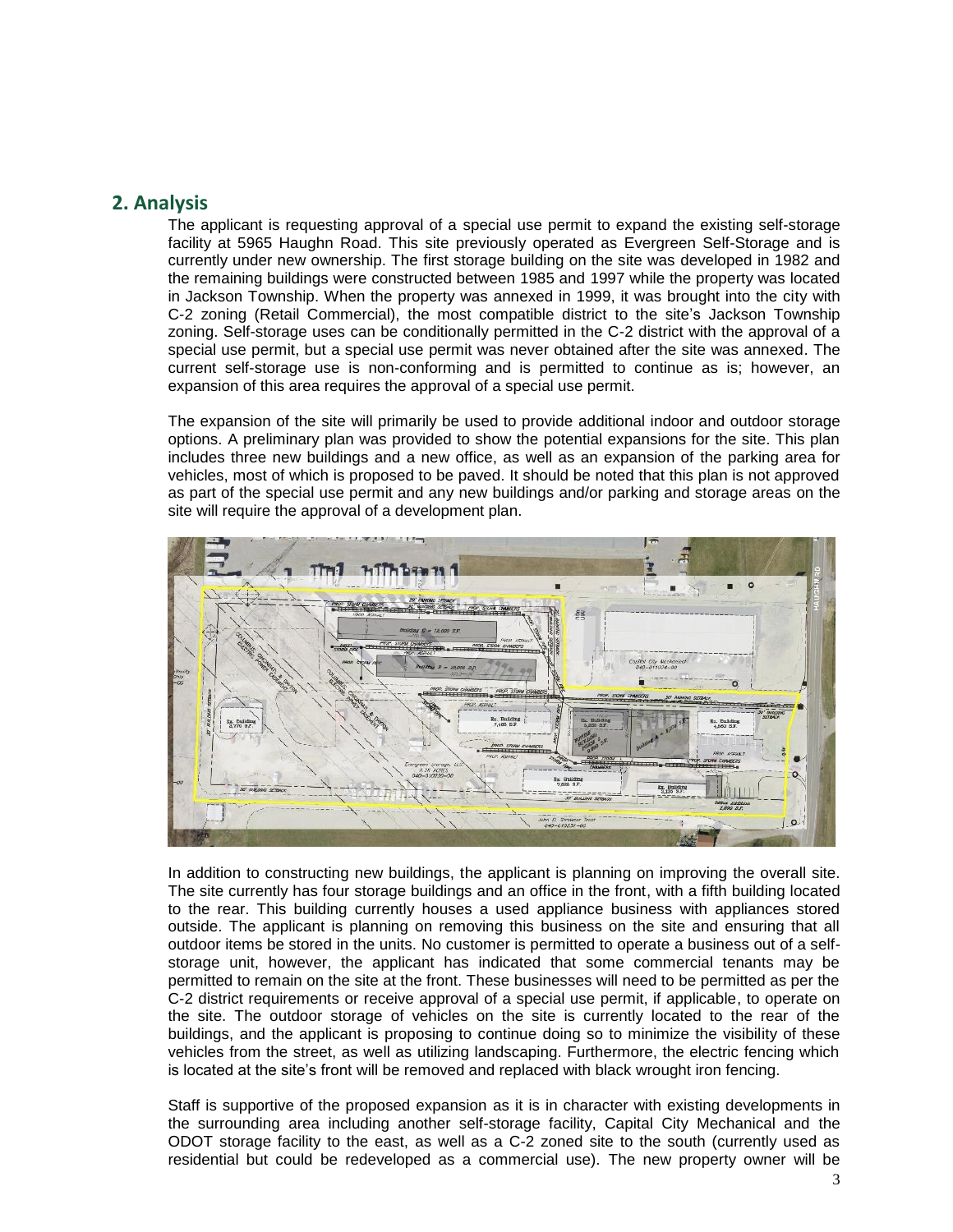working to make improvements on the site that will bring it further into compliance, including paving the site and landscaping. Lastly, the site is currently being used as a self-storage facility and the overall use of the site will not be changing. GroveCity2050's Land Use Objective LU2 states that priority needs to be placed on developing underutilized land ahead of undeveloped land on the city's edge. The expansion of this site will provide additional storage space on an existing site, in lieu of developing on a new site.

Materials indicate that a U-Haul business is also proposed on the site. This business will require the approval of a separate special use permit for outdoor sales and display, and the review of this use is not included as part of this special use permit.



Current Conditions



# **3. Special Use Permit Analysis**

Per Section 1135.09, Planning Commission is responsible for reviewing Special Use Permit requests and recommending approval, approval with modifications or denial to City Council based on findings of compliance with the standards and requirements of this Code *(see relevant code sections)* and subject to the conditions established by the Planning Commission to ensure compliance with the letter and intent of this Code. The following is the Development Department's evaluation based on code standards and requirements.

1. **The proposed use shall be in harmony with the existing or intended character of the district and nearby affected districts and shall not change the essential character of the districts;**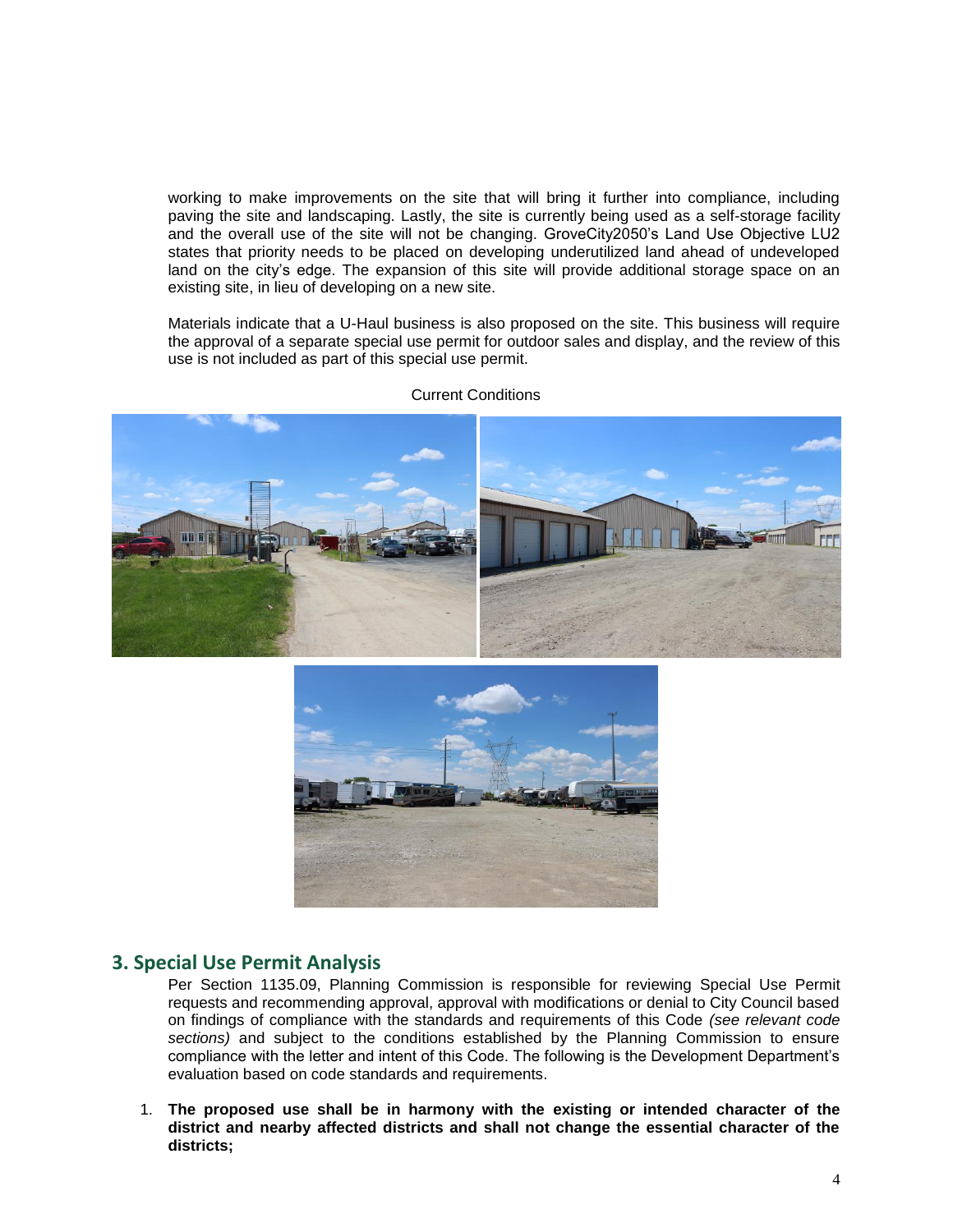**Standard Can Be Met:** The site has been used as a self-storage facility since the 1980s and is located adjacent to another self-storage facility located to the north. Given the site's proximity to land identified in GroveCity2050 for new development capitalizing on the proximity to Mount Carmel, outstanding issues including the operation of businesses which have an outdoor storage component, scrap items that have been left outdoors and much of the vehicle parking area being located on gravel will need to be addressed to ensure a quality development in harmony with the intended character for this part of the city. The applicant has indicated that all of these items will be improved with any loose materials being discarded or placed inside of units, as well as much of the site being proposed to be paved, placing it closer to compliance with Grove City Code requirements.

#### 2. **The proposed use shall not adversely affect the use of adjacent property;**

**Standard Can Be Met:** Staff is supportive of the expansion of the self-storage use, as the business is located adjacent to another existing self-storage business and other properties utilizing industrial uses, including an ODOT storage facility and Capital City Mechanical to the east. A single-family home is located to the south, but the site is zoned as C-2 and could be developed into a commercial use. The applicant has indicated that improvements will occur on the site including the paving of much of the storage space, removal of the existing electric fence and removal of tenants who are operating other businesses on site (with the exception of the front commercial tenants). Additionally, the site contains the access drive for Capital City Mechanical, which is proposed to remain as shown on the preliminary plan for the expansion.

#### 3. **The proposed use shall not adversely affect the health, safety, morals or welfare of persons residing or working in the neighborhood;**

**Standard is Met:** The proposed expansion will be a continuation of the storage uses currently used on the site. The adjacent properties are used as self-storage to the north, residential but zoned C-2 to the south, Capital City Mechanical, a facility for ODOT and a borrow pit to the east, and SWACO's site to the west that is currently zoned IND-1. The self-storage use is not out of character or more intense of a use than the surrounding properties. Further review of the design of the site will occur during the final development plan phase.

#### 4. **The proposed use shall be served adequately by public facilities and services such as, but not limited to, roads, police and fire protection, storm water facilities, water, sanitary sewer and school;**

**Standard is Met:** The proposed use will be adequately serviced by public facilities. Further examination of the site's utilities will be conducted with the final development plan.

#### 5. **The proposed use shall not impose a traffic impact upon the public right-of-way significantly different from that anticipated from permitted uses of the district;**

**Standard is Met:** The project's narrative indicates that there are 10 to 15 customers anticipated on the site daily, not impacting the traffic along Haughn Road or other area roadways.

#### 6. **The proposed use shall be in accord with the general and specific objectives, and the purpose and intent of this Zoning Code and the Land Use Plan and any other plans and ordinances of the City;**

**Standard is Met:** The applicant has provided information to meet Code requirements for this use to be located in the city, and staff believes the proposed use meets the intent of the Zoning Code and Land Use Plan for the area, providing that quality development practices are utilized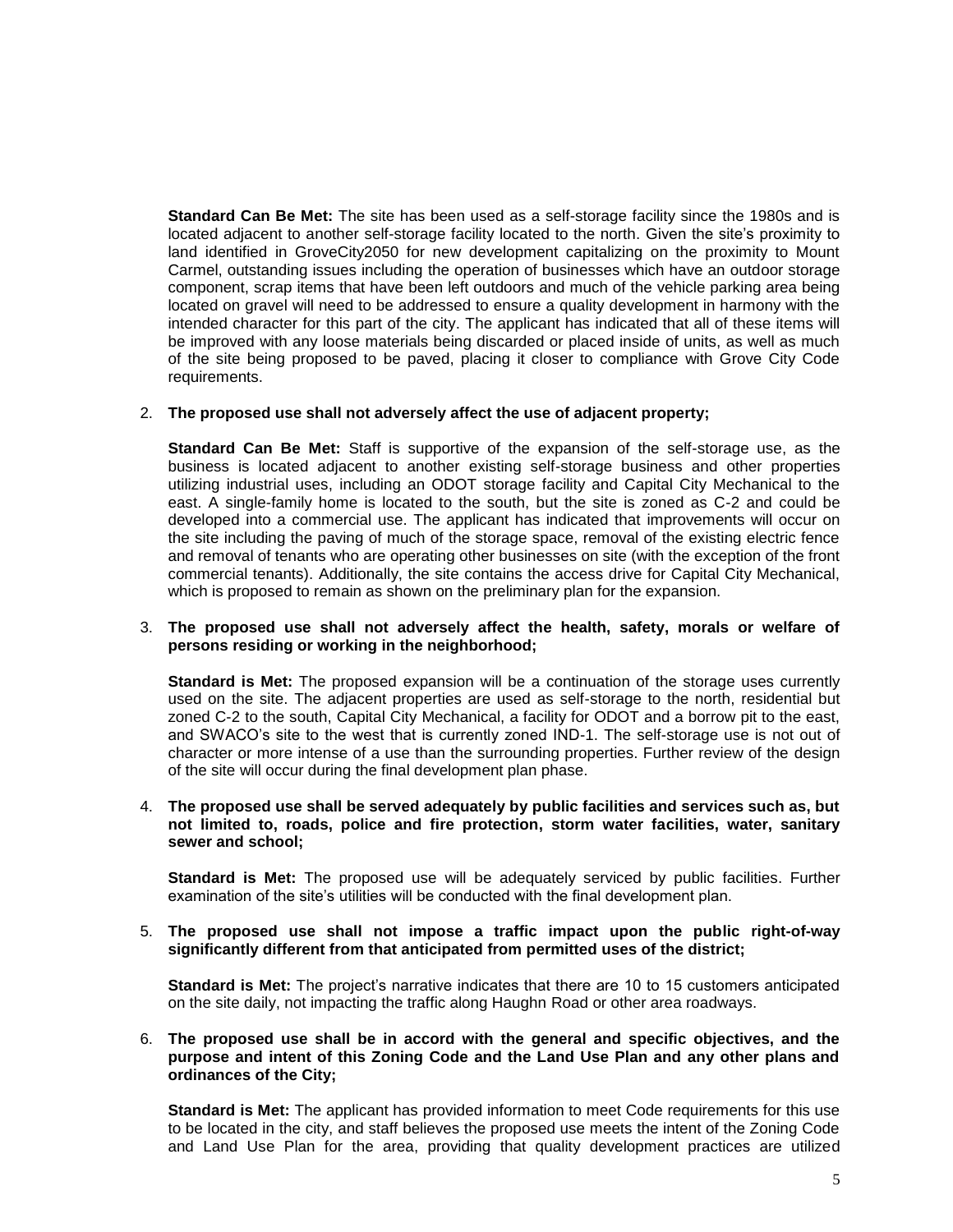including landscaping and enhanced architecture that meets the expectations for high quality development.

7. **The proposed use complies with the applicable specific provisions and standards of this Code;**

**Standard Can Be Met:** There are some issues on the property including the electric fence, expansive gravel used throughout the site and commercial businesses storing goods outdoors; however, the new property owner for the site has indicated that the self-storage facility will comply with applicable special use permit provisions and will work to bring the site more into compliance with Grove City Code.

8. **The proposed use shall be found to meet the definition and intent of a use specifically listed as a special use in the district in which it is proposed to be located;**

**Standard is Met:** The site is located in the C-2 district, in which self-storage facilities are permitted with a Special Use Permit.

9. **A completed application indicating the Specific Special Use permit activity intended by the applicant shall be submitted to the Department of Development by the Council approved submittal dates;**

**Standard is Met:** The applicant properly submitted a completed application.

10. **All storage shall be within an enclosed building unless the nature and location of outdoor storage has been specifically approved by Council in conformance with the supplementary regulations for outdoor sales, storage, or display;**

**Standard Can Be Met:** The site has outdoor and indoor storage. This area is currently located behind the buildings but will need to be relocated to accommodate the new buildings for indoor storage. Staff is supportive of the relocation of the outdoor storage for vehicles, if this area continues to be located to the rear of the buildings and has screening from adjacent properties through the buildings and landscaping. This will be further reviewed during the final development plan phase, as well as on a separate special use permit for the U-Haul business.

#### 11. **Loading and unloading areas shall be paved and shall be located only as approved by Council;**

**Standard Can Be Met:** Much of the current site is located on gravel. The provided preliminary plan shows that much of the drive aisles and parking areas will be paved as part of the proposed improvements. Graveling of areas has been permitted with the approval of a variance in some cases, including Concord Fabricators on Seeds Road or in areas not visible from a major roadway or nearby development. Staff could be supportive of a variance for any gravel areas on the site if proper screening is provided.

12. **A minimum of five parking spaces shall be provided near the leasing office. Sufficient space shall be provided in the paved lanes serving the storage units to accommodate onsite movement of vehicles and the parking and loading/unloading of the trucks, vans, trailers, and automobiles of persons using the units;**

**Standard is Met:** At least nine paved parking spaces are provided at the entrance to the site and adjacent to the leasing office.

13. **An on-site leasing office shall be provided;**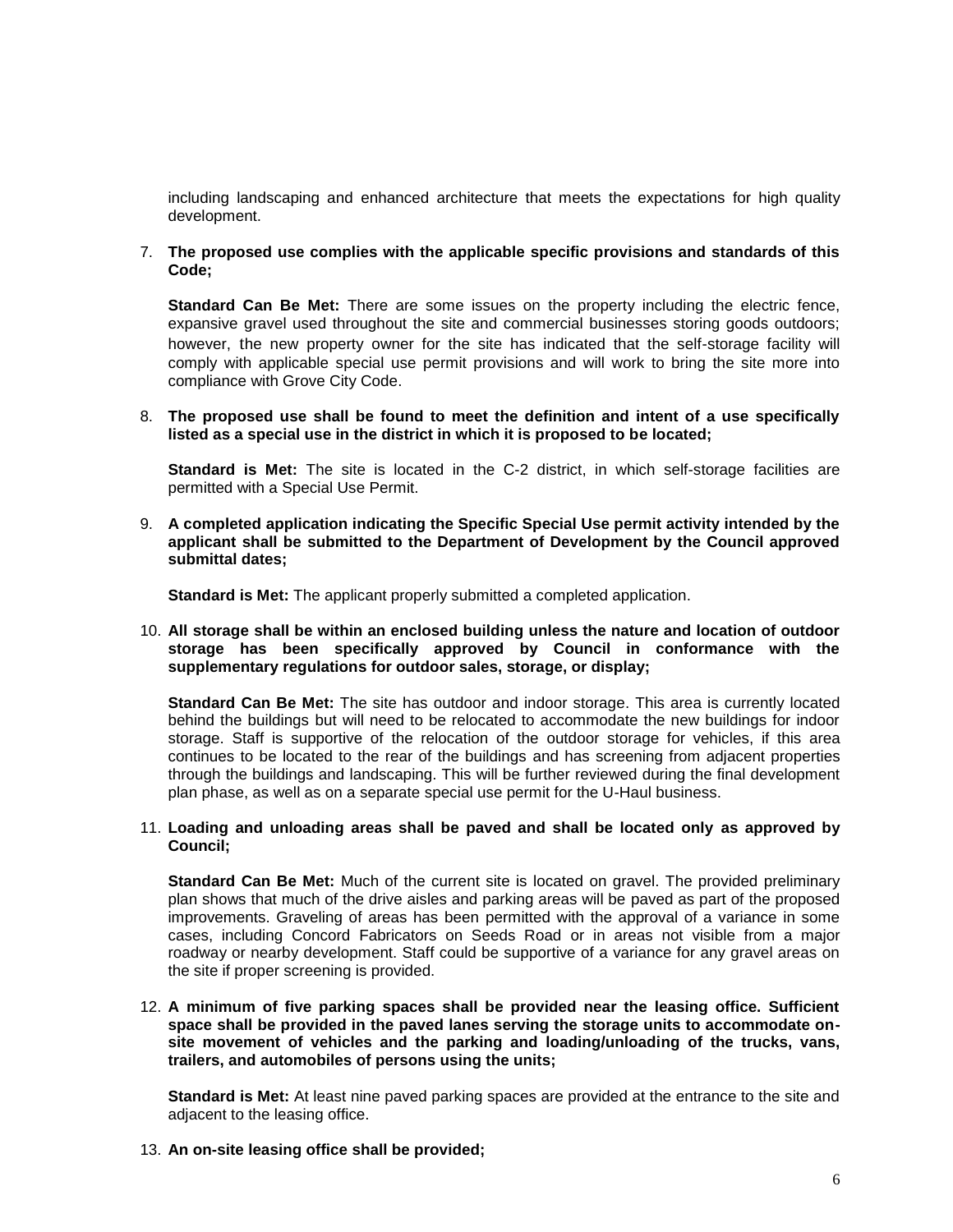**Standard is Met:** The site currently has a leasing office; however, and a new one is proposed as part of the expansion of the business and will be further reviewed as part of the final development plan process.

#### 14. **Fencing of the perimeter shall be provided as determined by the Planning Commission in a manner which promotes security and presents an appropriate appearance to abutting properties;**

**Standard Can Be Met:** The site currently is secured with fencing, including an electric fence. The applicant has indicated that this electric fencing will be removed and replaced with black, wrought iron fencing and portions of the chain-link fencing will be replaced. Landscaping is also proposed to provide additional screening. Further review of screening and security will occur with the final development plan.

15. **Storage facilities shall maintain not less than the minimum building, fire, health and safety standards of the State of Ohio and the City and the regulations applicable to such facilities. The facility shall provide an approved emergency alert system with a dedicated telephone line monitored by an independent agency. No storage facility shall be occupied until a certificate of occupancy has been issued by the City. The facility shall be subject to inspection as provided by Section 1511.09 of the Codified Ordinances;**

**Standard Can Be Met:** As part of the final development plan process, the Building Division, Police Department and Jackson Township Fire Department will review the plans to ensure that all standards have been complied with.

#### 16. **Door openings facing residential areas shall not be permitted unless approved by the Council;**

**Standard Can Be Met:** Plans for the proposed buildings have not yet been provided and will be reviewed as part of the Final Development Plan to ensure compliance. Additionally, the only adjacent residential site is located to the south, and the property is zoned as C-2, meaning that no residentially zoned areas are adjacent to the site.

#### 17. **Activities on the site shall be limited to the storage of property only. Other activities, such as the operation of tools, rummage sales, temporary residency, shall be prohibited;**

**Standard Can Be Met:** A number of commercial uses are occurring on the property including a used appliance business. The applicant has indicated that this use will be removed and the only other commercial uses on the site, besides the storage use, will be located in the front. Staff is supportive of additional commercial uses, if they meet the C-2 standards of Grove City Code, including permitted uses, landscaping, parking, etc., or have obtained a special use permit, if needed.

#### 18. **Hours of operation shall only be as approved by the Council, after consideration of the impact of the proposed use upon the character, safety, and tranquility of the neighborhood.**

**Standard is Met:** The project's narrative indicates that the office on the site will be open from 9:00 am until 6:00 pm on Mondays through Saturdays. Other hours of operation were not indicated; however, the surrounding area contains other self-storage, commercial or industrial uses, with the exception of a residential property located to the south which is on a property zoned as C-2.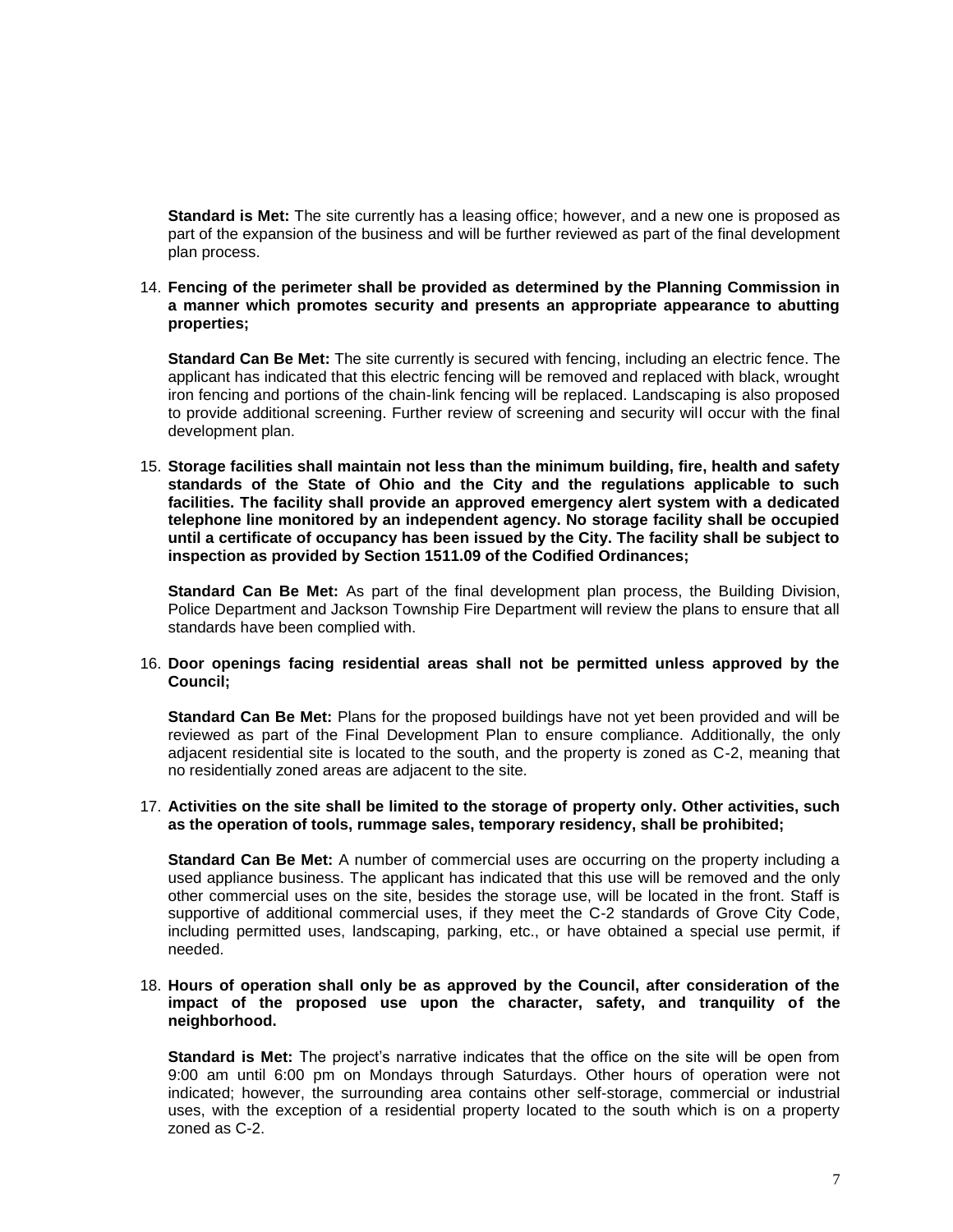# **4. GroveCity2050 Guiding Principles Analysis**

The City of Grove City adopted the GroveCity2050 Community Plan in January 2018 which contains specific goals, objectives and actions to guide growth in the community. Five (5) guiding principles are identified that articulate Grove City's community values and direct the recommendations in the Plan. Applications submitted to Planning Commission are reviewed based on these 5 Guiding Principles:

#### **(1) The City's small town character is preserved while continuing to bring additional employment opportunities, residents and amenities to the community.**

**Finding Can Be Met:** The proposed buildings will be required to utilize enhanced architectural standards, and the site will be required to utilize landscaping for screening of any outdoor storage areas. These will be further reviewed with the final development plan.

#### **(2) Quality design is emphasized for all uses to create an attractive and distinctive public and private realm.**

**Finding Can Be Met:** The applicant has indicated that improvements such as removing the electric fencing and replacing it with black, wrought iron fencing and proposing to pave much of the vehicular areas, will occur on the site. Further details regarding these items and the buildings will be reviewed as part of the final development plan. Due to this site being adjacent to Haughn Road and SWACO's land on the north side of London-Groveport Road, which may be a large development project in the future, any architecture visible from these areas will need to be enhanced and the site be screened with landscaping.

#### **(3) Places will be connected to improve the function of the street network and create safe opportunities to walk, bike and access public transportation throughout the community.**

**Not Applicable:** The site is located off of the southernmost portion of Haughn Road away from the City's public transit lines and does not contain sidewalks. This area is also not included for future bikeways as per the GroveCity2050 Transportation Improvements Map. Additionally, staff is supportive of not installing sidewalks along the Haughn Road right-of-way, as the character of the area currently is more rural in nature and is fairly disconnected from the larger development that may occur further to the west and north, not necessarily warranting improvements to the pedestrian network at this time.

#### **(4) Future development that will preserve, protect and enhance the City's natural and built character through sustainable practices, prioritizing parks and open space and emphasizing historic preservation.**

**Not Applicable:** The project narrative indicates that improvements will be made on the site including paving, decorative fencing, and landscaping. Staff is supportive of these changes and will further review them and the building architecture during the final development plan process. However, due to the nature of self-storage sites, typically parks and open space are not included as part of the design for the site, as the site is not meant to be a space to recreate. As part of the expansion, the site will be required to provide some greenspace and utilize current stormwater management practices to ensure that water quality and stormwater is effectively managed on the site.

#### **(5) Development provides the City with a net fiscal benefit.**

**Finding is Not Met:** Although self-storage facilities are needed, they do not provide many employment opportunities or an overall fiscal benefit to the City. GroveCity2050's Future Land Use and Character Map recommends this site be used for Tech Flex, which has recommended uses including research and development, light industrial, and office space, which provide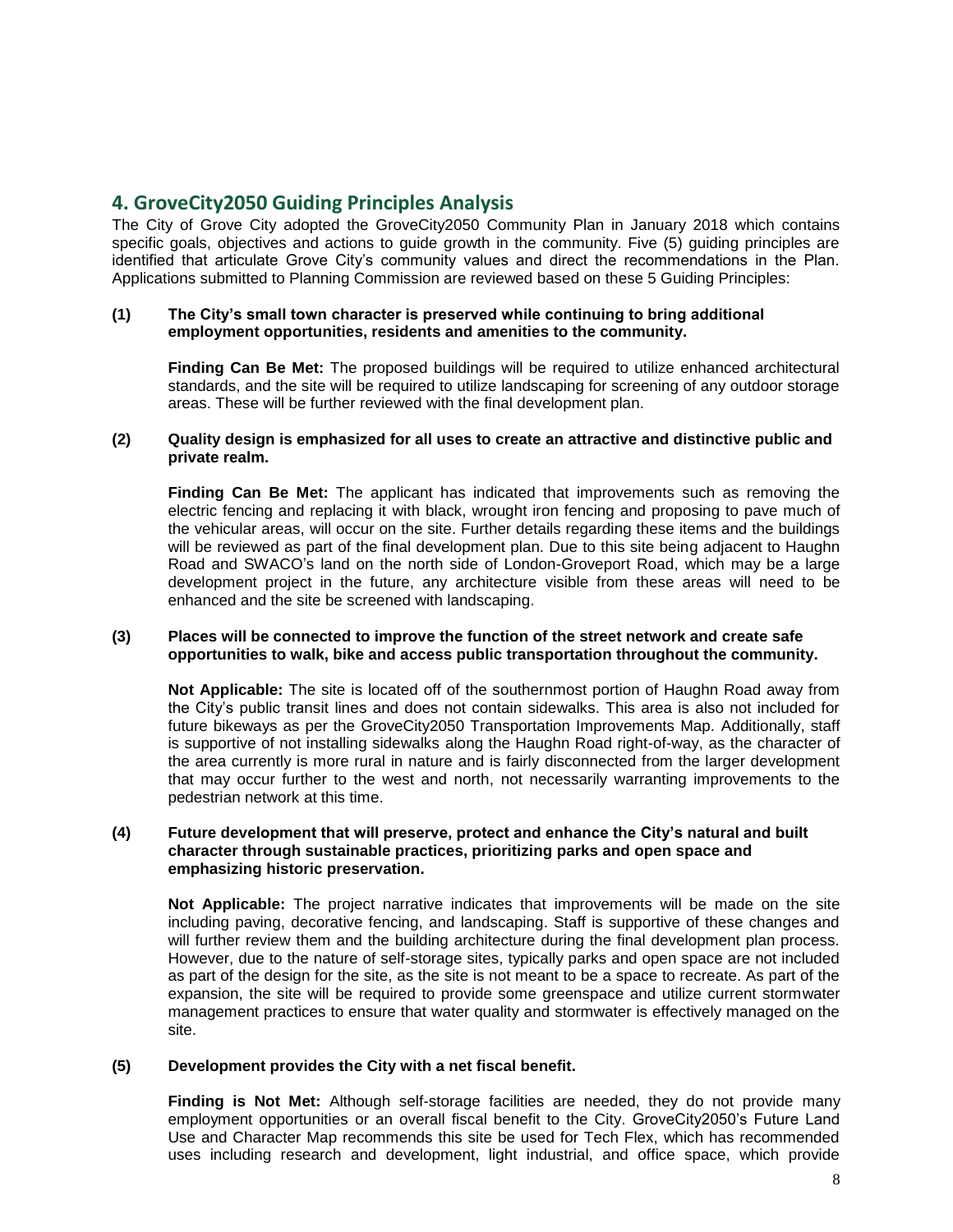considerably more employment opportunities and typically provide higher wages. However, given that the use is existing on the site and the site will likely be effectively disconnected from the larger redevelopment of the area, staff is supportive of the request to expand the existing use on the property.

# **5. Recommendation**

After review and consideration, the Development Department recommends Planning Commission make a recommendation of approval to City Council for the special use permit with the following stipulations.

- 1. A separate special use permit for outdoor sales and display shall be obtained prior to the operation of any vehicle or trailer rental business, including U-Haul.
- 2. All outdoor storage on the site shall be located to the rear of the buildings and shall be screened with landscaping as to not be visible from roadways.